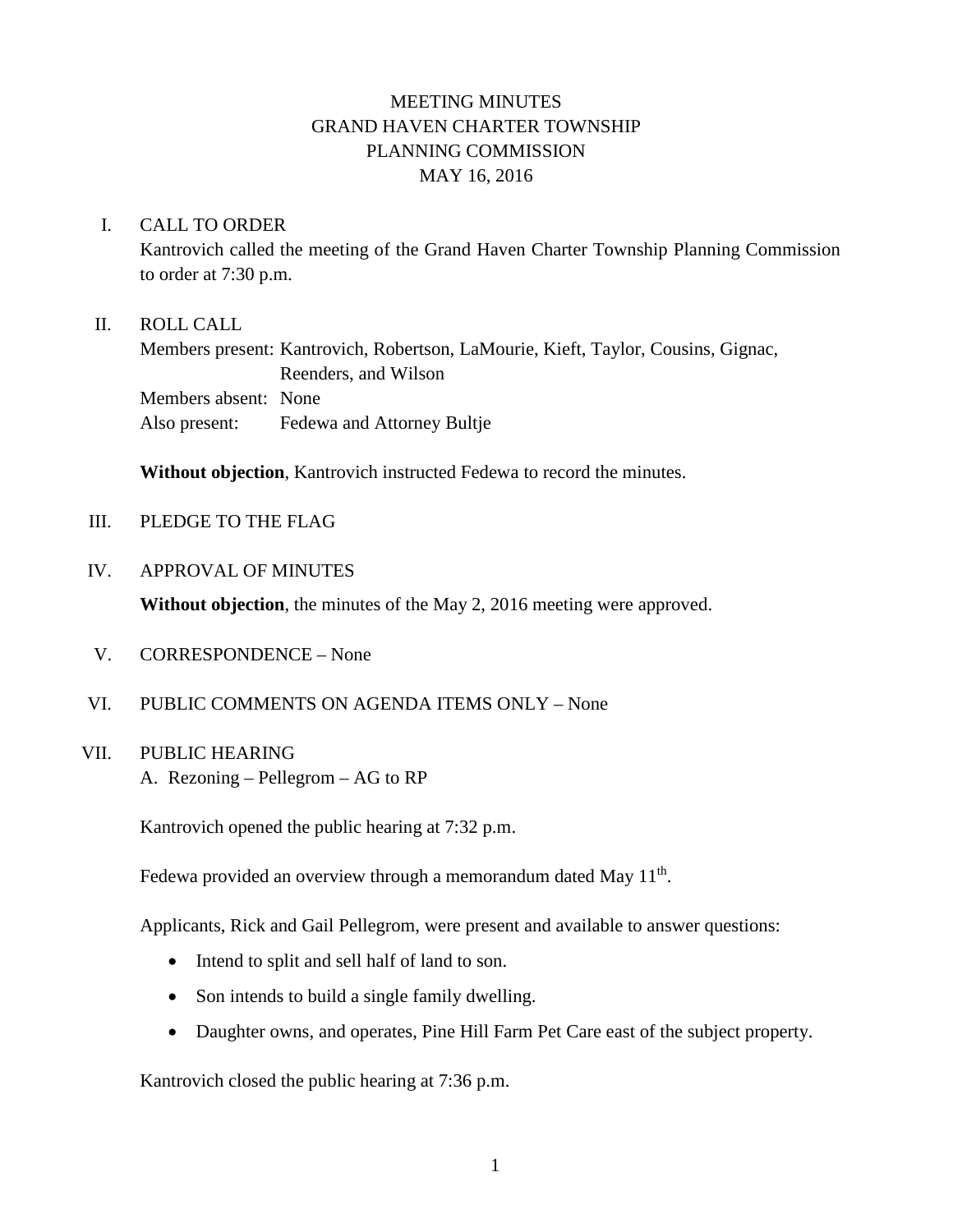B. Special Land Use – Motor Vehicle Sales – VIP Outdoor Power LLC

Kantrovich opened the public hearing at 7:37 p.m.

Fedewa provided an overview through a memorandum dated May  $11<sup>th</sup>$ .

Applicants, Sam VanderPloeg and Curt Driesenga, were present and available to answer questions:

- Prefer to establish a border around the designated display area instead of installing a hard surface.
- Typically do not have any outdoor storage. Currently, working with property owner to lease more space inside the building to prevent outdoor storage between the two primary buildings on the property.

Kantrovich closed the public hearing at 7:49 p.m.

## VIII. OLD BUSINESS

A. Rezoning – Pellegrom – AG to RP

The application was discussed by Commissioners and focused on:

• Have no issues with application, and are supportive of the request.

**Motion** by Wilson, supported by LaMourie, to recommend to the Township Board **approval** of the Pellegrom rezoning application of parcel 70-07-21- 400-015 from Agricultural (AG) to Rural Preserve (RP) based on the application meeting applicable rezoning requirements and standards of the Grand Haven Charter Township Zoning Ordinance, Master Plan, and Future Land Use Map. **Which motion carried unanimously**.

B. Special Land Use – Motor Vehicle Sales – VIP Outdoor Power LLC

The application was discussed by Commissioners and focused on:

- Supportive of the business, its new location, and the desire to grow.
- Understanding that the proposed use is less intense than a typical motor vehicle sales establishment. Therefore, some regulations need to be commensurate with the use. Furthermore, the applicant is only leasing a portion of the site, and other tenants are located in the same building.
	- o Attorney Bultje advised the Special Land Use requirements must be met in order for the proposed use to be considered legally valid. Confirmed the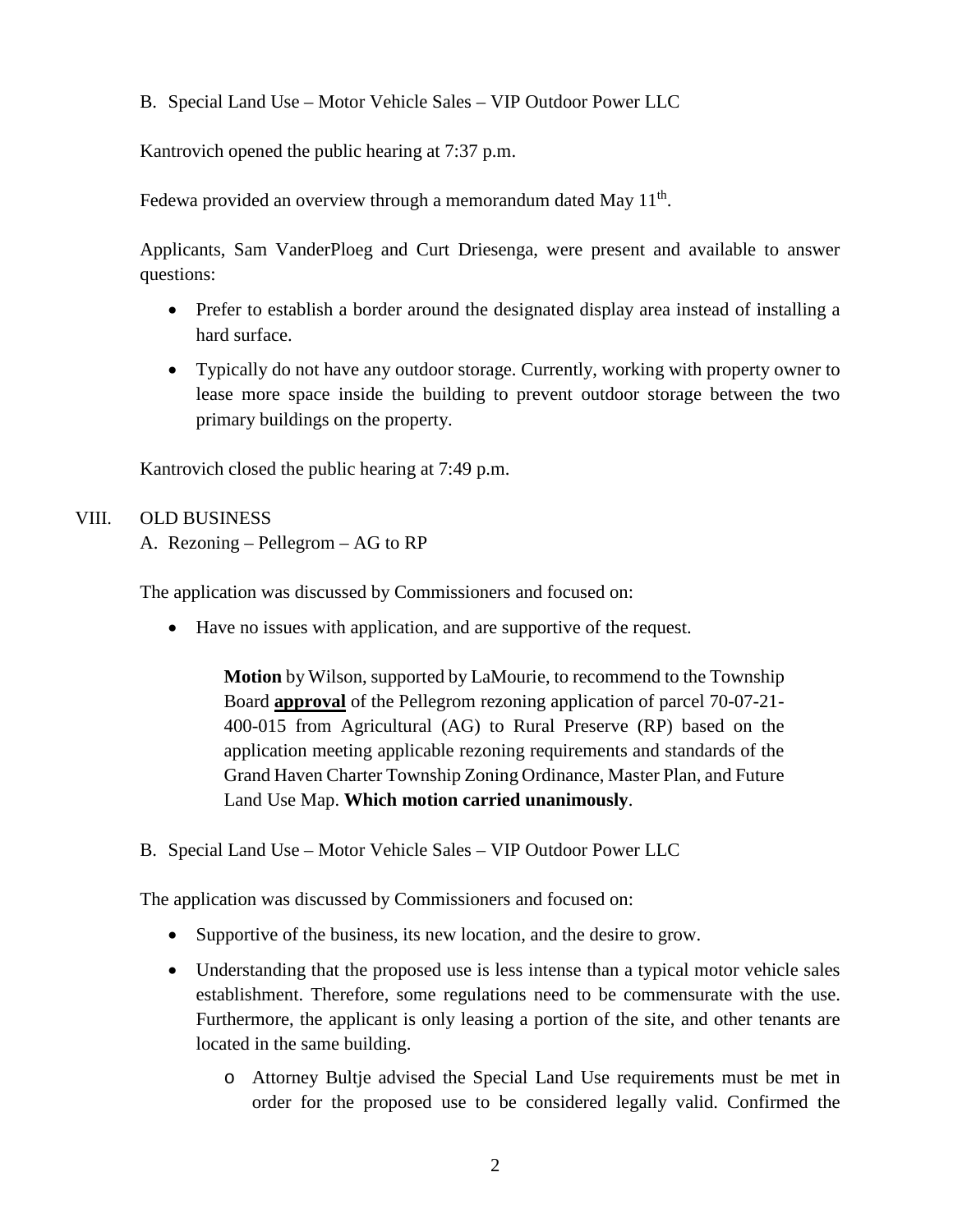requirements can be commensurate with the proposal, but each provision must be met to a certain degree and must meet the intent of the regulation as well.

- Questioned if the intent of the hard surface was to delineate the approved location for vehicle display, or if it was to prevent the vehicles from being parked on the grass.
	- o Residential property owners are not permitted to park vehicles in the grass. Therefore, the applicant should not be permitted to park equipment in the grass. Need to maintain consistency between ordinances.
	- o Suggestion of approving a delineation and simply reinspecting the site after 1 year to determine if a permanent hard surface is needed.
	- o Questioned if screening is necessary because the parking lot may be considered "grandfathered" since it was in place before the application was received.
- Supportive of using pavers or concrete pads under each vehicle, or installing a hard surface over the entire approved display area.
- The road right-of-way is irregular in this location and the screening requirement may obstruct the view of the displayed equipment.
	- o Landscaping requirements do not dictate the exact location were parking lot screening must be planted. Rather it must be planted somewhere between the road right-of-way and the edge of the parking lot.
	- o If landscaping is going to be planted within the road right-of-way it must meet the regulations established by the Ottawa County Road Commission, and if needed, permits must be obtained.
- Discussed what constitutes a vehicle, and questioned if lawn equipment would fall into the Motor Vehicle Sales Establishment category.
	- o Staff advised that a vehicle ranges from a standard passenger vehicle, to recreational vehicles, to utility trailers, to heavy equipment. Therefore, staff is confident that lawn equipment is considered a vehicle under Township Ordinances.
- Questioned if the entire site is able to provide enough parking, and will the lot be striped.
	- o Staff confirmed the site can provide enough parking, and the lot will be striped by the property owner.

**Motion** by LaMourie, supported by Cousins, to **conditionally approve** the Special Land Use application to permit a Motor Vehicle Sales Establishment at 17169 Hayes Street, Suite B based on the application meeting applicable requirements and standards set forth by the Grand Haven Charter Township Zoning Ordinance. The motion is subject to, and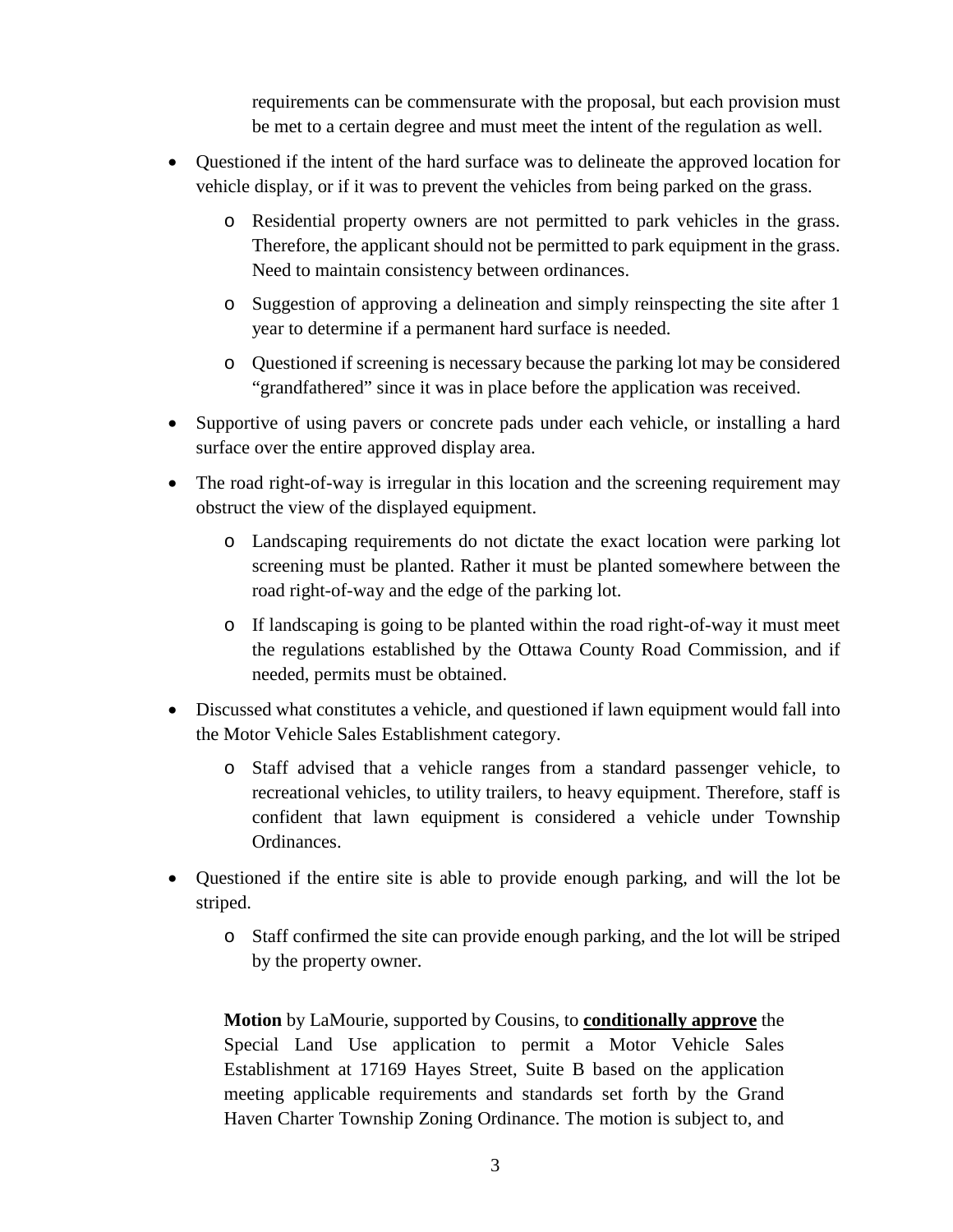incorporates, the following report. The approval is conditioned upon the following:

- 1. Landscape plan shall be submitted and approved by the Planning & Zoning Official.
- 2. Approved landscaping shall be planted before the vehicles are displayed.
- 3. A hard surface must be installed for the vehicle display area before equipment is placed outdoors. The hard surface can be:
	- a. An 80' x 20' hard surface (*e.g., asphalt, concrete, pavers, etc.*); or
	- b. A hard surface of the appropriate size to display each unit of lawn equipment.
- 4. Shall maintain continuous compliance with Sections 19.07.26.D F that require all vehicles, equipment, parts, trash, supplies, etc. to be stored in an enclosed building, or within an approved storage area that is screened from view.

## REPORT

- 1. The application meets the special land use standards of Section 19.05 of the Zoning Ordinance. Specifically, the Planning Commission affirmatively finds as follows:
	- A. The proposed use is consistent with, and promotes the intent and purpose of this Ordinance.
	- B. The proposed use is of such location, size, density, and character as to be compatible with adjacent uses of land and the orderly development of the district in which situated and of adjacent districts.
	- C. The proposed use does not have a substantially detrimental effect upon, nor substantially impair the value of, neighborhood property.
	- D. The proposed use is reasonably compatible with the natural environment of the subject premises and adjacent premises.
	- E. The proposed use does not unduly interfere with provision of adequate light or air, nor overcrowd land or cause a severe concentration of population.
	- F. The proposed use does not interfere or unduly burden water supply facilities, sewage collection and disposal systems, park and recreational facilities, and other public services.
	- G. The proposed use is such that traffic to, from, and on the premises and the assembly of persons relation to such use will not be hazardous, or inconvenient to the neighborhood, nor unduly conflict with the normal traffic of the neighborhood, considering, among other things: safe and convenient routes for pedestrian traffic, particularly of children, the relationship of the proposed use to main thoroughfares and to streets and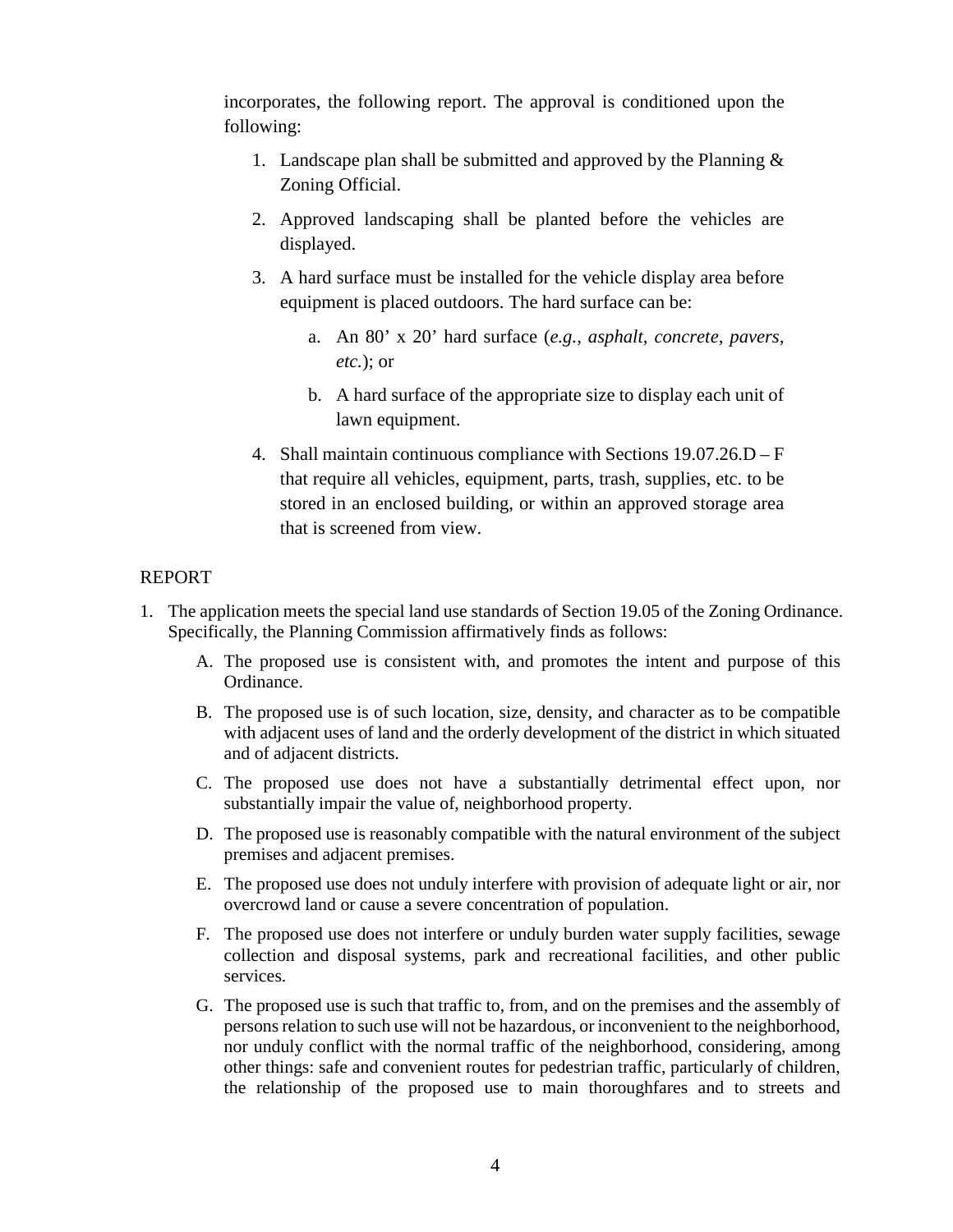intersections, and the general character and intensity of the existing and potential development of the neighborhood.

- H. The proposed use is consistent with the health, safety, and welfare of the Township.
- 2. The application meets the site plan review standards of Section 23.06 of the Zoning Ordinance. Specifically, the Planning Commission finds as follows:
	- A. The uses proposed will not adversely affect the public health, safety, or welfare. Uses and structures located on the site take into account topography, size of the property, the uses on adjoining property and the relationship and size of buildings to the site.
	- B. The site will be developed so as not to impede the normal and orderly development or improvement of surrounding property for uses permitted in this ordinance.
	- C. Safe, convenient, uncontested, and well defined vehicular and pedestrian circulation is provided for ingress/egress points and within the site. Drives, streets and other circulation routes are designed to promote safe and efficient traffic operations within the site and at ingress/egress points.
	- D. The arrangement of public or private vehicular and pedestrian connections to existing or planned streets in the area are planned to provide a safe and efficient circulation system for traffic within the township.
	- E. Removal or alterations of significant natural features are restricted to those areas which are reasonably necessary to develop the site in accordance with the requirements of this Ordinance. The Planning Commission has required that landscaping, buffers, and/or greenbelts be preserved and/or provided to ensure that proposed uses will be adequately buffered from one another and from surrounding public and private property.
	- F. Areas of natural drainage such as swales, wetlands, ponds, or swamps are protected and preserved insofar as practical in their natural state to provide areas for natural habitat, preserve drainage patterns and maintain the natural characteristics of the land.
	- G. The site plan provides reasonable visual and sound privacy for all dwelling units located therein and adjacent thereto. Landscaping shall be used, as appropriate, to accomplish these purposes.
	- H. All buildings and groups of buildings are arranged so as to permit necessary emergency vehicle access as requested by the fire department.
	- I. All streets and driveways are developed in accordance with the Ottawa County Road Commission specifications, as appropriate.
	- J. Appropriate measures have been taken to ensure that removal of surface waters will not adversely affect neighboring properties or the public storm drainage system. Provisions have been made to accommodate storm water, prevent erosion and the formation of dust.
	- K. Exterior lighting is arranged so that it is deflected away from adjacent properties and so it does not interfere with the vision of motorists along adjacent streets, and consists of sharp cut-off fixtures.
	- L. All loading and unloading areas and outside storage areas, including areas for the storage of trash, which face or are visible from residential districts or public streets, are screened.